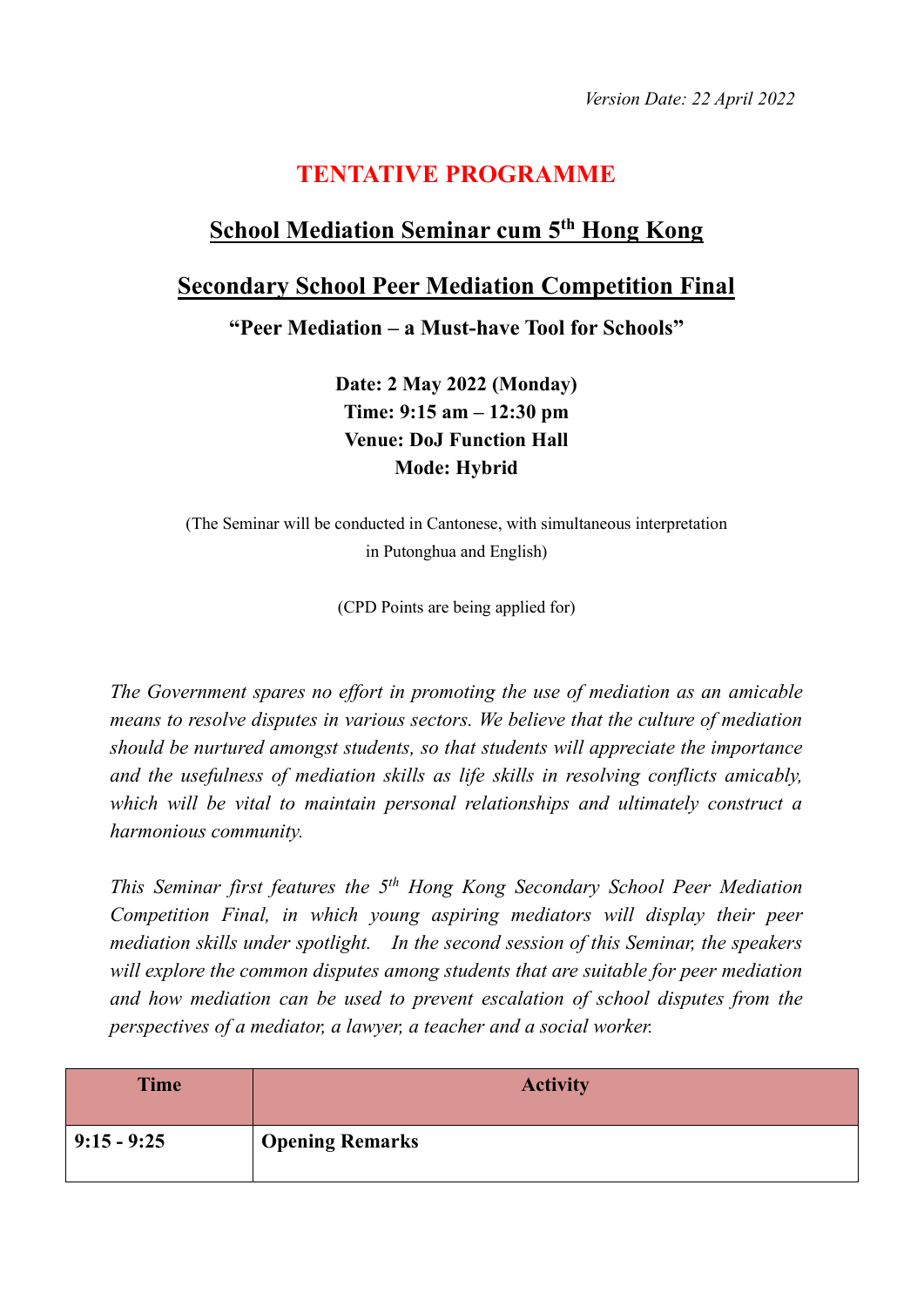| <b>Time</b>     | <b>Activity</b>                                                                                                                                                           |
|-----------------|---------------------------------------------------------------------------------------------------------------------------------------------------------------------------|
|                 | Ms Teresa Cheng, GBM, GBS, SC, JP                                                                                                                                         |
|                 | Secretary for Justice, Hong Kong Special Administrative Region                                                                                                            |
| $9:25 - 10:05$  | 5th Hong Kong Secondary School Peer Mediation Final - Team 1                                                                                                              |
| $10:05 - 10:15$ | Sharing and Review of the 5 <sup>th</sup> Hong Kong Secondary School Peer<br><b>Mediation</b>                                                                             |
|                 | <b>Ms Josephine Ma</b>                                                                                                                                                    |
|                 | Lead Trainer for the 5 <sup>th</sup> Hong Kong Secondary School Peer Mediation                                                                                            |
|                 | <b>Ms Eliza Ning</b>                                                                                                                                                      |
|                 | Vice Chairlady, District Peace Committee of Rotary International District<br>3450; 3 <sup>rd</sup> Co-Chairlady and 5 <sup>th</sup> Chairlady for the Hong Kong Secondary |
|                 | School Peer Mediation competition; President Elect, Rotary Club of<br>Hong Kong Harbour                                                                                   |
| $10:15 - 10:55$ | 5th Hong Kong Secondary School Peer Mediation Final - Team 2                                                                                                              |
| $10:55 - 11:05$ | <b>Break</b>                                                                                                                                                              |
| $11:05 - 12:05$ | <b>Armchair Discussion - Peer Mediation in Full Display</b>                                                                                                               |
|                 | Moderator                                                                                                                                                                 |
|                 | Mr WT Wong                                                                                                                                                                |
|                 | Vice Chairman, District Peace Committee of Rotary International District                                                                                                  |
|                 | 3450; Co-Chairman, Organising Committee for the 1 <sup>st</sup> & 2 <sup>nd</sup> Hong Kong                                                                               |
|                 | Secondary School Peer Mediation Competition; Past President, Rotary                                                                                                       |
|                 | Club of Hong Kong Harbour                                                                                                                                                 |
|                 | <b>Speakers</b>                                                                                                                                                           |
|                 | Ms Sylvia Siu, JP                                                                                                                                                         |
|                 | Chairlady, Joint Mediation Helpline Office; Consultant, Sit, Fung,                                                                                                        |